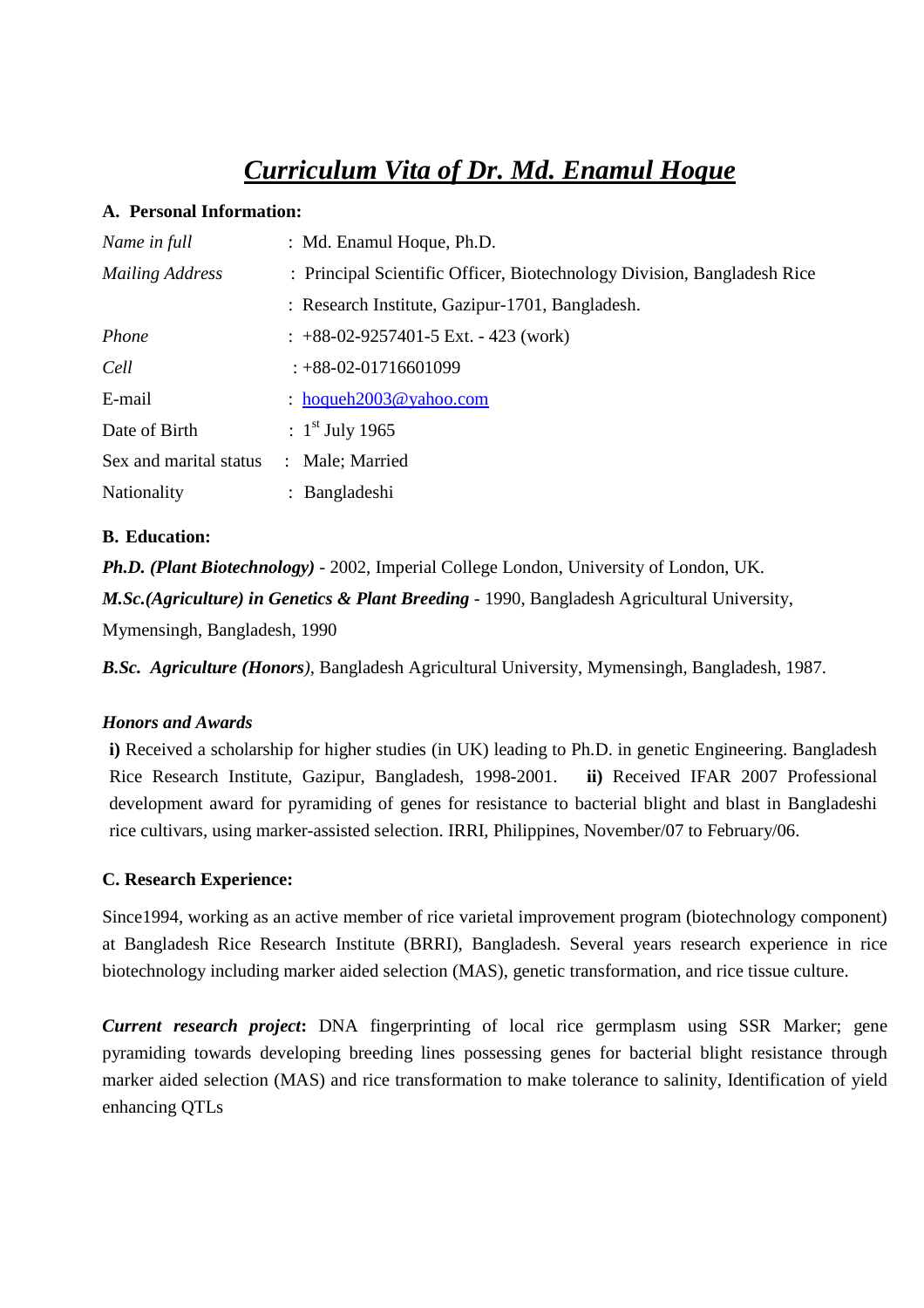#### **D. Professional Background:**

*Scientific Officer*, Biotechnology Division, Bangladesh Rice Research Institute, Gazipur-1701, Bangladesh, 1994-2000. Research works: Rice anther culture, embryo culture, and wide hybridization.

*Senior Scientific Officer*, Biotechnology Division, Bangladesh Rice Research Institute, Gazipur-1701, Bangladesh, 2000-2007. Research works: Rice anther culture, embryo culture, marker aided selection and genetic transformation.

*Principal Scientific Officer*, Biotechnology Division, Bangladesh Rice Research Institute,

Gazipur-1701, Bangladesh, 2007 - present. Research works: Gene pyramiding, marker aided selection and genetic transformation, QTLs identification.

*Visiting Scientist***,** Department of Molecular Biology and Genetics, College of Agriculture and Life Sciences, Cornell University, New York, USA, May/05 - Octobar/05. Research works: rice transformation to make tolerance to drought and salinity.

*Collaborating Scientist*, Department of Plant Breeding, Genetics and Biotechnology, International Rice Research Institute (IRRI), Philippines, November/07 to February/06. Research work: pyramiding of genes for resistance to bacterial blight and blast in Bangladeshi rice cultivars, using marker-assisted selection.

#### **F. Selected Publication :**

- 1**.** Ali, M.S., Rabbi, H.A., Sultana, N., Hossain, H. A., Islam, M. and **Hoque, M. E.** (2012). Genetic diversity of BRRI varieties using microsatellite markers. Bangladesh Rice J. 16: 105-110
- 2. Islam, M.M., **Hoque, M.E.,** Rabbi, S.M.H.A. and Ali, M.S. (2011). DNA fingerprinting and diversity analysis of BRRI hybrid varieties and their corresponding parents. Plant Tissue Cult. & Biotech. 21:189-198
- 3. Islam, S.Z., Nasiruddin, K.M., **Hoque, M.E**., Rabbi, S.M.H.A. and Ali, M. S. (2010) Genotyping of some local and exotic wild rice germplams. Bangladesh Rice J. 15: 93-100.
- 4. Islam M.J., **Hoque, M.E**., Sultana, N., Ahamed, H.U., Rabbi, S.M.H.A. and Ali, M.S. (2009) Effect of NaCl and Na<sub>2</sub>SO<sub>4</sub> on germination, callus induction and subsequent plant regeneration in some BRRI developed rice varieties. Bangladesh Rice J. 14 :93-98.
- 5. **Hoque, M. E**., Ali, M. S. and Karim, N. H. (2007). Embryogenic callus induction and regeneration of elite Bangladeshi Indica rice cultivars. Plant Tissue Culture & Biotechnology. 17:65-70.
- 6. **Hoque, M. E**. and Mansfield, J.W. (2006). High frequency somatic embryogenic callus induction and plant regeneration from various Indica rice genotypes. Journal of Plant Biotechnology. 33: 257-262.
- 7. **Hoque, M.E**., Mansfield, J. W. and Bennett, M. H (2005). *Agrobacterium* mediated transformation of